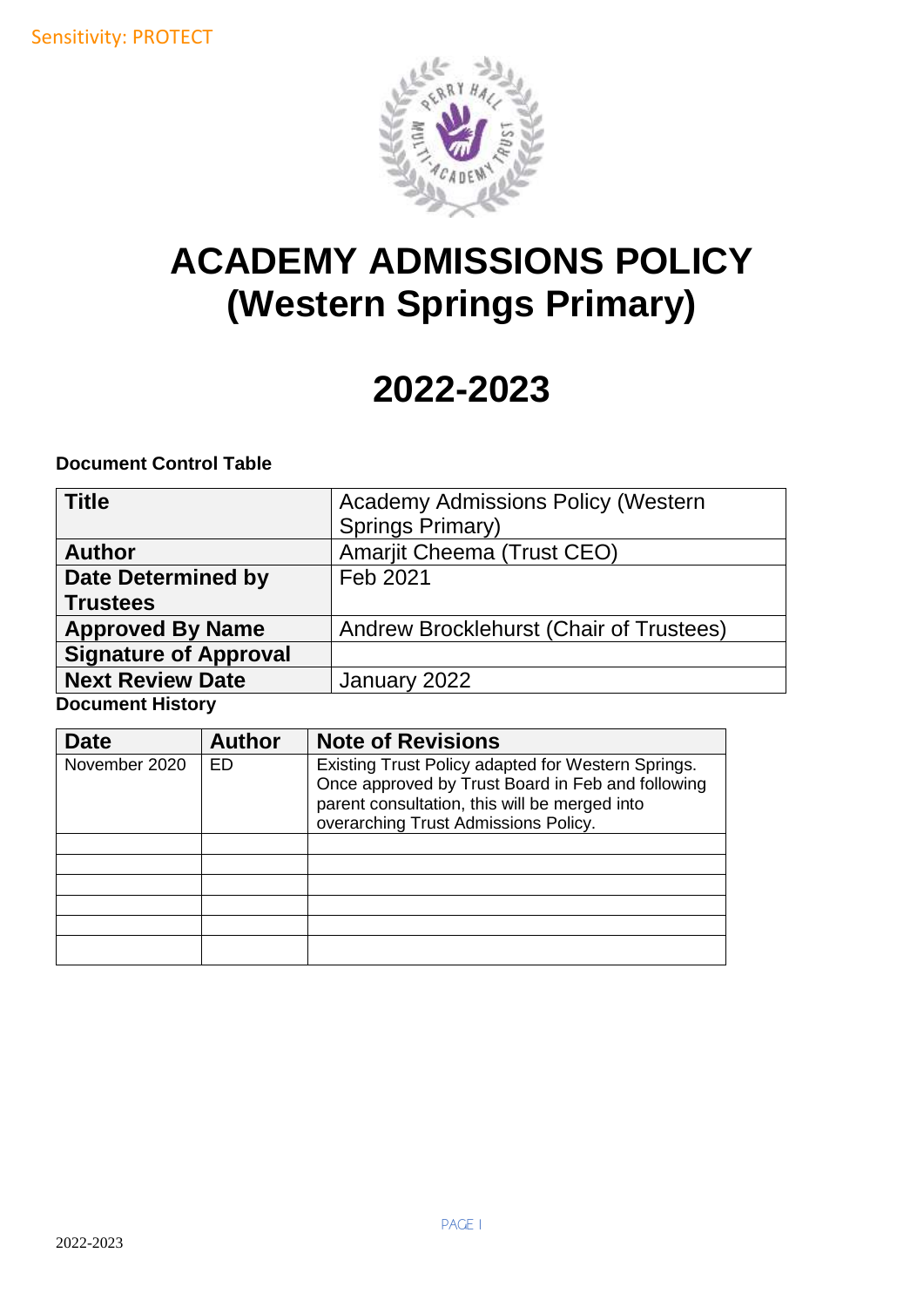Perry Hall Multi Academy Trust (PHMAT) is a Multi Academy Trust (MAT) of seven schools and the Trustees of the MAT are its admission authority. The Trustees apply the regulations on admissions fairly and equally to all those who wish to attend the school. All seven schools will comply with the provisions within the Schools Admissions Code and the School Appeals Code available at<https://www.gov.uk/guidance/academy-admissions>

The Schools within the MAT are: Perry Hall Primary, Berrybrook Primary, Dunstall Hill Primary, Birds Bush Primary, Woodthorne Primary, Stanley Road Primary and Western Springs Primary.

All seven schools are inclusive, that welcome children from all backgrounds and abilities. The only restriction we place on entry is number. If the number of children applying exceeds the places available, we enforce the procedure set out below in order to determine whether a child is accepted or not. It is our wish to allow parents the right to have the place at the school of their choice. However, this is not always possible, due to the excess demand on the school places available.

The City of Wolverhampton Council (CWC) will apply the Admission arrangements on behalf of Perry Hall Multi Academy Trust

For Reception 2022/23:

Western Springs Primary School has a published admission number (PAN) of 30

## **How parents can apply to be admitted to our schools**

## **Reception Admissions**

The admissions arrangements outlined in this section apply to children starting Reception for the first time in 2022 / 2023. Western Springs Primary is part of the Staffordshire Local Authority coordinated admissions scheme.

The closing date for admissions will be 23:59 on 15 January 2022. Allocations results will be notified on 19 April 2022 by the applicants' home Local Authority (LA).

All applicants must:

- 1. Complete the Common Application Form by applying online to **the Local Authority where they reside**:
- 2. In addition, applicants applying under the oversubscription criteria relating to **Children whose parent/carer is a member of staff employed at the school m**ust complete the Supplementary Information Form and return it direct to the School Admissions Team, City of Wolverhampton Council.

Parents who would like their child to be admitted to this school during the year their child is five should ensure they complete all the necessary application forms.

Admission to nursery does not mean automatic entry to the Primary school and a separate application must be made.

## **Admission Criteria for the schools in PHMAT for Reception and In-year admissions**

A child with an Educational Health and Care Plan (EHCP) which names the school will be admitted. Remaining places are allocated as detailed below.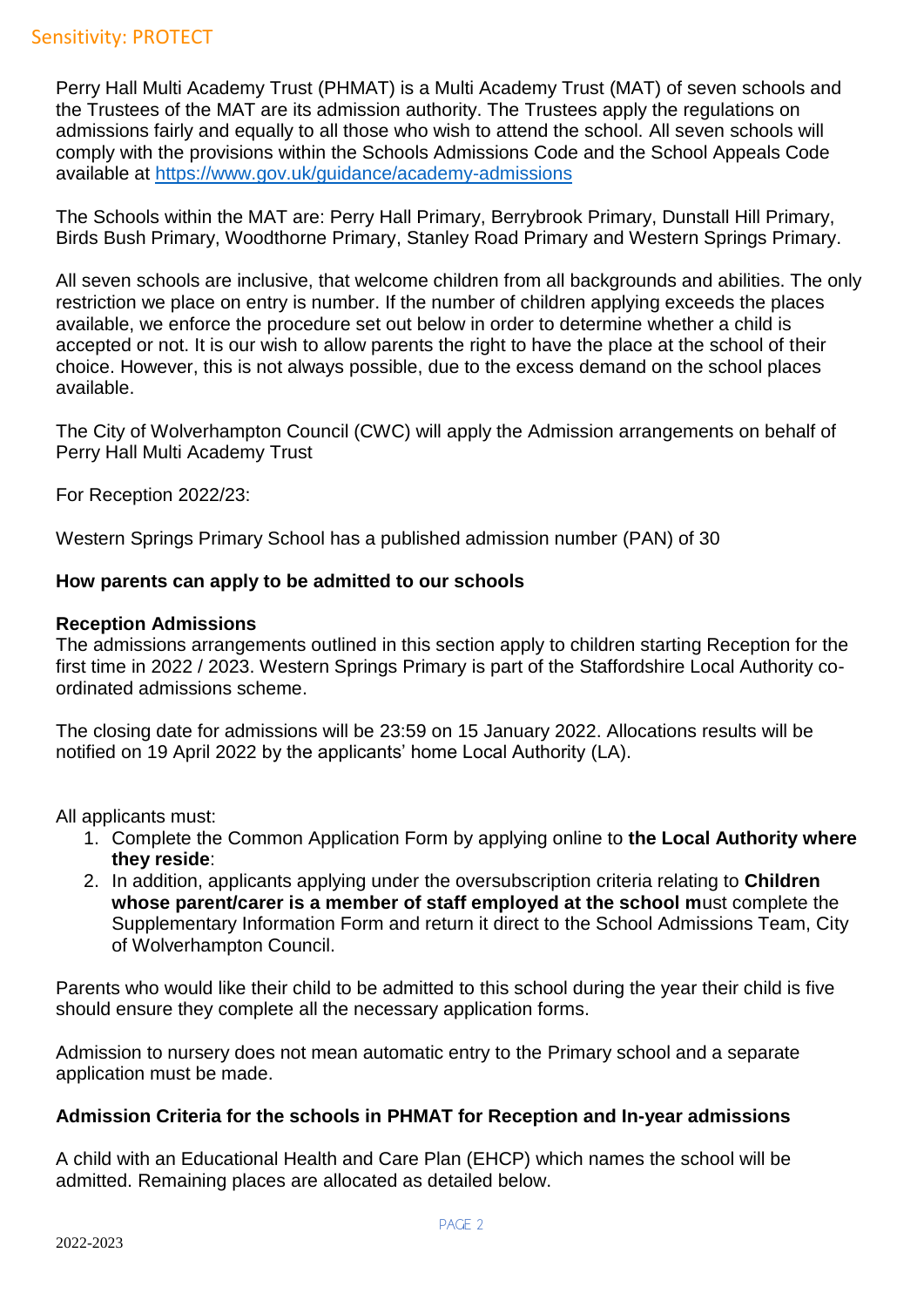# Sensitivity: PROTECT

Where there are fewer applicants than the PAN, all children will be offered a place. In the event the school is oversubscribed, the admission authority will apply the following oversubscription criteria in order of priority

### **1. Looked After Children and all previously Looked After Children**

A 'Looked After Child' is a child who is in (a)in the care of the local authority, or (b) being provided with accommodation by a local authority in the exercise of the social services functions (see the definition in Section 22(1) of the Children Act 1989) at the time the application is made to school. Previously looked after children are children who were looked after, but ceased to be so because they were adopted (or became subject to a child arrangements order or special guardianship order);

#### **Supporting evidence**

If the child is in the care of a local authority or provided with accommodation by that authority this must be indicated on the common application form and evidence (e.g. evidence of child in care from the placement authority) to support this claim must be submitted with the common application form. If the child has previously been in the care of a local authority or provided with accommodation by them and has subsequently been adopted, or is subject to a child arrangements order or special guardianship order this must be indicated on the common application form and evidence (e.g. adoption certificate/copy of court order) to support this claim must be submitted with the common application form.

## **2. Medical/Social**

Whether there are specific medical or social circumstances that can be met only by the child's attendance at the preferred school.

## **Supporting Evidence**

If parents believe there are specific reasons, medical or social, for claiming priority for their child to attend a particular school these special factors must be indicated on the form and evidence (e.g. a letter from a registered health professional such as a doctor or a social worker) to support this claim must be submitted with the common application form. The information submitted must state clearly the effects of the condition/illness and why the preferred school is the **only** school that can meet their child's needs. This is necessary because parents would be asking the Authority to assess their child as having a stronger case than many other children, even some who live closer to the school in question than they do. The information provided will be used to priorities the request for the school. Please note that only in exceptional cases are places prioritised in respect of a child's/parent's medical/social grounds.

## **3.Children with a sibling already attending the school at the time of admission**.

For admission purposes, a sibling is a child who resides permanently at the same address as the child for whom a place is being requested, and is one of the following: -

- brother/sister
- half brother/sister (i.e. share one common parent)
- or stepbrother/sister (i.e. related by a parent's marriage)
- any other child for whom it can be demonstrated that s/he is residing permanently at the same address (e.g. under the terms of a residence order).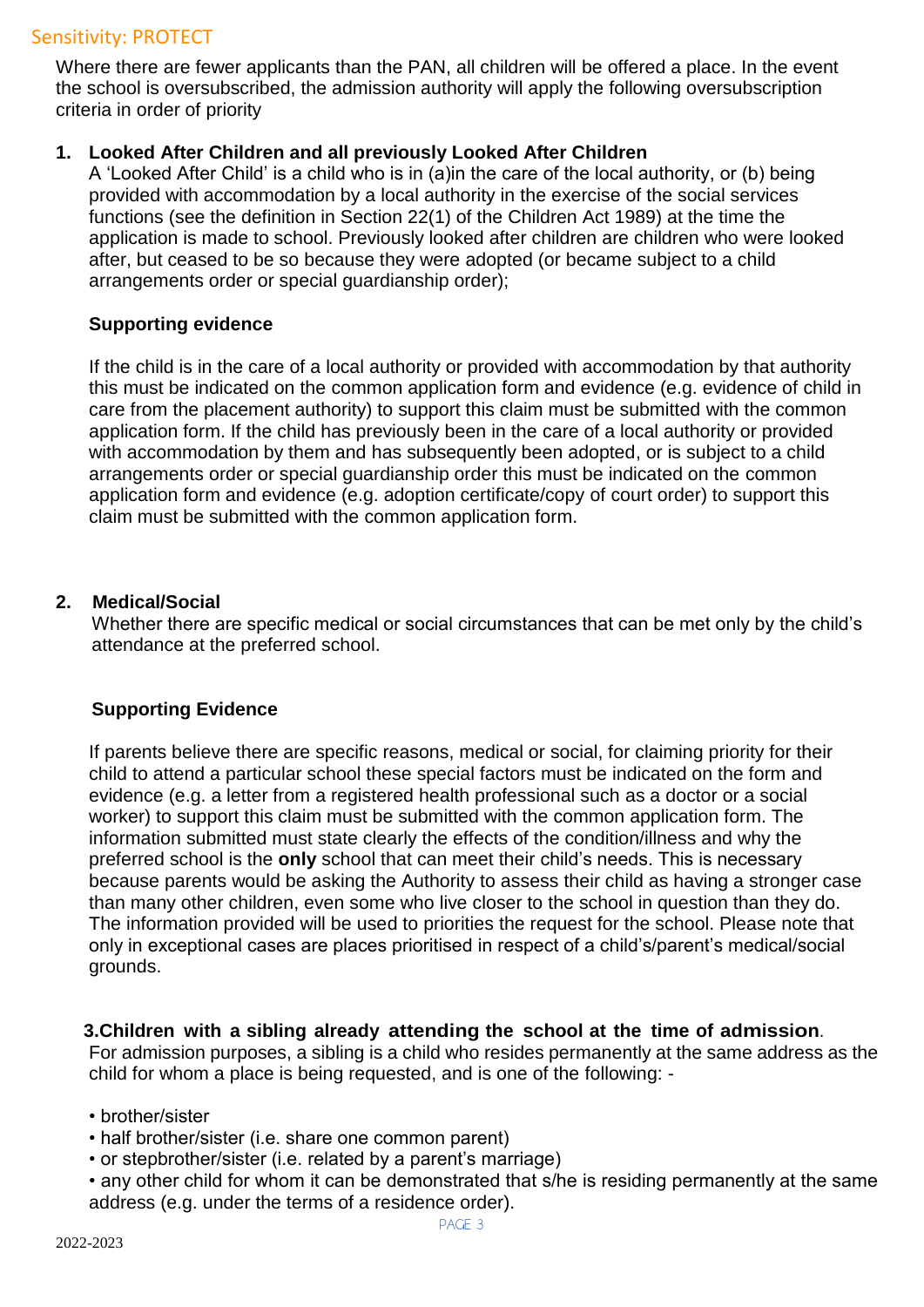The sibling connection only applies where the child concerned has a sibling attending the school at the time of the application as well as at the time of admission, (i.e. for normal year of entry applications siblings are expected to be attending the same school in September 2021). A sibling connection will not be accepted if the original place was obtained by using fraudulent or false information.

**4.Children whose parent/carer is a member of staff\* employed at the school** for two or more years at the point at which the application for admission to the school is made or where the member of staff is recruited to fill a vacant post for which there is a demonstrable skill shortage evidence by completing the Supplementary Information Form (SIF).

\* Priority can only be given to children of staff at the individual Academy that the application is for.

Parents should be aware that where the SIF is completed it will not be regarded as a valid application unless the home Local Authority has also received a completed application showing an expressed preference for the school(s) concerned.

## **5.Children who live closest to our schools**

The distance from the applicant's home and school is taken in a straight line between the respective school and the child's home address. The distance is measured using the CWC software, with those living closest to the school receiving the highest priority. If there are a limited number of spaces available and we cannot distinguish between applicants using the above criteria, children who live in the same block of flats will be offered the available spaces randomly selected by drawing lots.

## **Home Address**

Parents are asked to provide their child's home address, i.e. the usual place of residence on weekdays and nights. Please note that childminder's addresses will not be accepted. This applies to both formal childminders and relatives and friends acting in a childminding capacity.

The home address of a pupil is considered to be the permanent residence of a child in a residential property when the place is offered. The address must be the child's only or main residence and is either:

- Owned by the child's parent(s), carer(s) or guardian(s)
- Leased to or rented by the child's parent(s), carer(s) or guardian(s) under lease or written rental agreement.

Documentary evidence of ownership or rental agreement may be required together with proof of actual permanent residence at the property concerned.

## **Acceptable proof of address includes:**

- A copy of a council tax bill;
- A copy of a recent utility bill (gas, electric, dated within the last six months);
- A solicitor's letter stating that contracts have been exchanged and specifying a completion date;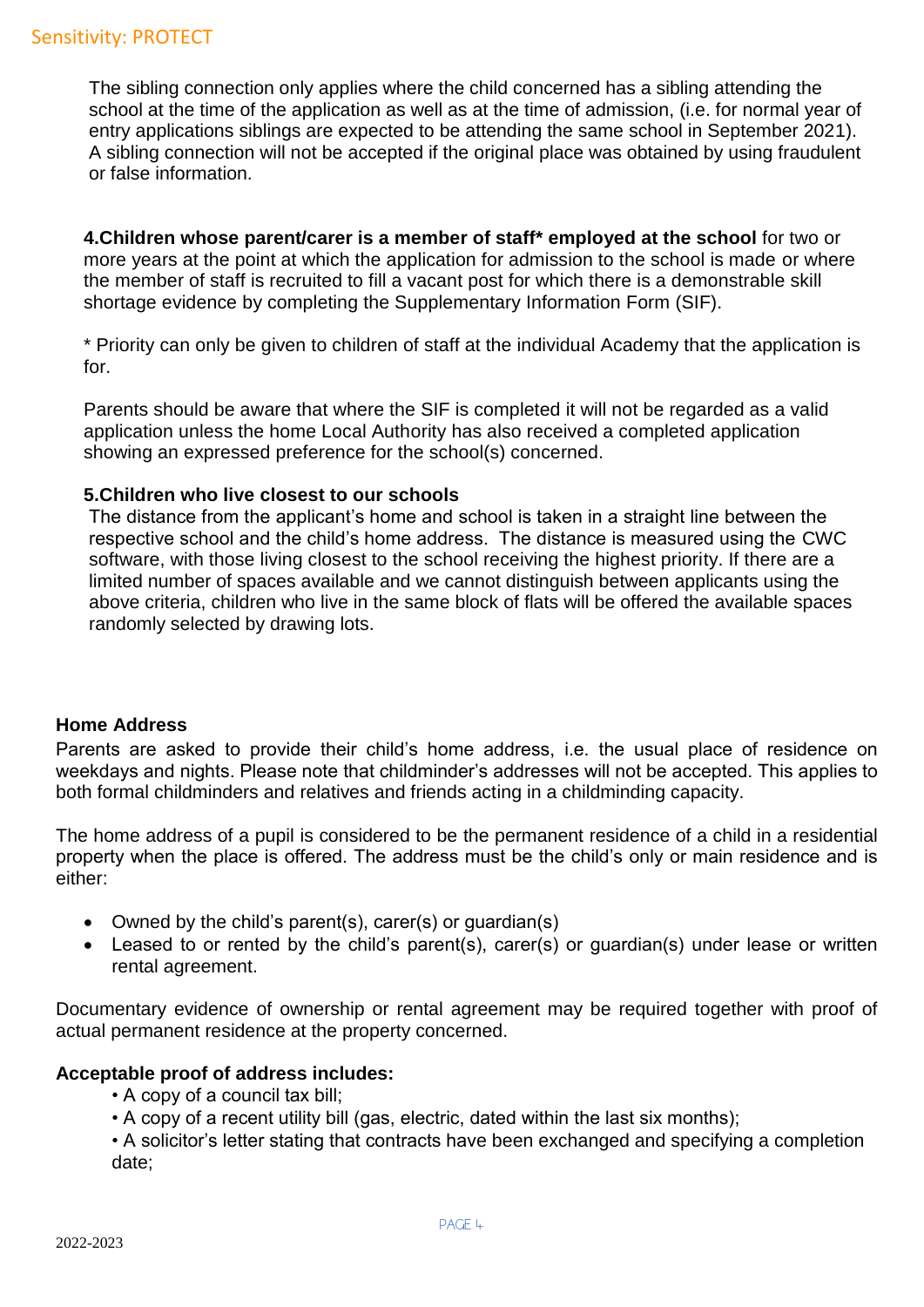- A copy of your Child Tax Credit or Working Tax Credit award letter (if you receive either of these benefits);
- A signed and dated tenancy agreement.

Where parents have shared responsibility for the child and the child lives with both parents for part of the week then the main residence will be determined as the address where the child lives for the majority of the school week. If the child equally shares living with both parents, the parents must inform the City of Wolverhampton Council (and the home Local Authority if this is not the same) which address should be used for admission purposes and which parent will make the application. Parents will be requested to supply documentary evidence to support the address used for the application.

In the event that the family moves between the application and date of allocation, it is the parent's responsibility to inform the City of Wolverhampton Council School Admissions Team (and the home Local Authority if this is not the same) as soon as possible of these circumstances.

## **Additional Arrangements and Information**

## **Applications for children to be admitted outside their normal age group**

Parents who wish for their child to be considered for admission to a class outside of their normal age group must make an application for the normal age group in the first instance by 15 January 2022.

This will include Parents of a "summer born child" that may choose not to send that child to school until the September following their fifth birthday and may request that they are admitted out of their normal age group – to reception rather than year 1. Any parent wishing to make such a request must put the request in writing to the Admissions and Appeals section at CWC no later than 15 January 2022.

This request should be in the form of a written letter of application outlining the reasons why they wish for their child to be admitted into a class outside of their normal age group and enclosing any supportive evidence and documentation that they wish to be taken into account as part of that request.

Requests will be considered on an individual basis and decisions will be reached by taking account of the parent's views; information about the child's academic, social and emotional development; where relevant, their medical history and the views of a medical professional; whether they have previously been educated out of their normal age group; and whether they may naturally have fallen into a lower age group if it were not for being born prematurely. The view of the head teacher of the school concerned will also be sought as part of the decision-making process.

If the request is agreed and the year group for which the parents have requested a place is for a future year group, i.e. Reception in September 2023, then the original application is withdrawn and the parents must submit a fresh application for Reception 2023 when applications open in the autumn term of 2022. Please note that parents only have the right to re-apply for a place. Where the decision is to agree the request for an application in Reception the following year, that application is considered alongside all other applications received and parents will be advised of the outcome of that application on national offer day. No place is reserved or held for the child in advance.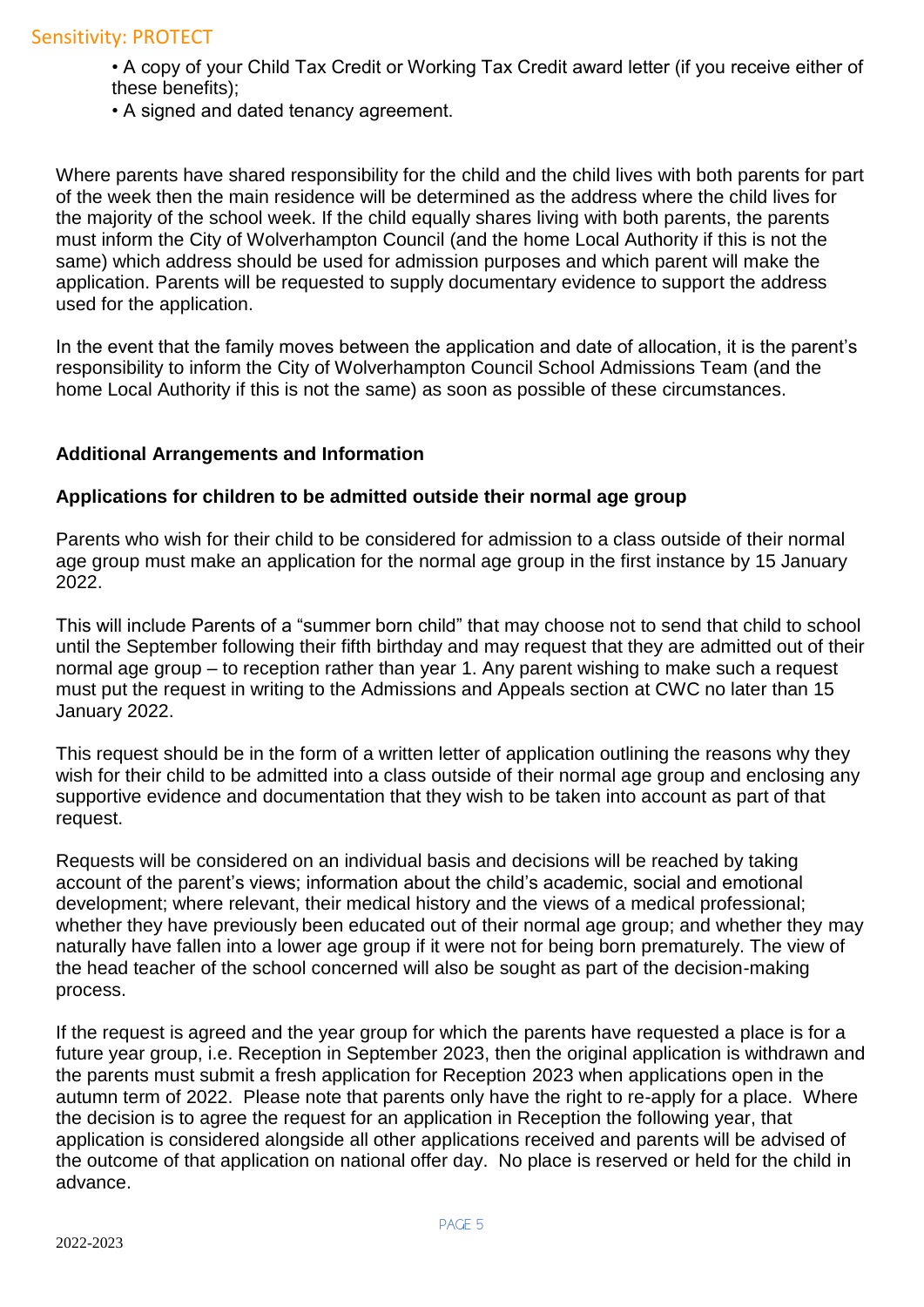Before any application is submitted it is strongly recommended that parents/carers also read the DFE quidance which can be found at: <https://www.gov.uk/government/publications/summer-born-children-school-admission>

# **Deferred Entry**

A child's parents may defer the date at which their child, below compulsory school age, is admitted to the school, until later in the school year but not beyond the point at which they reach compulsory school age and not beyond the first day of the summer term 2022. A child may take up a part-time place until later in the school year, but not beyond the point at which the child reached compulsory school age. Upon receipt of the offer of a place a parent should notify the school, as soon as possible, that they wish to either defer their child's entry to the school or take up a parttime place.

## **Late Applications**

Applications received after the closing date will be treated as late.

Applications received after the closing date and before the final date for late submissions (11 February) with approved written evidence will only be incorporated into the initial allocation process if the late submission is for a valid reason or parents can demonstrate a material change of circumstances (see below).

When submitting late applications parents must give reasons in writing and supporting documentary evidence for the late submission. The appropriate admission authority will give consideration to the reasons, following which the application will be:

- Either 1) incorporated into the initial allocation and assessed against the over-subscription criteria for the school(s) concerned
- Or 2) considered only after all other applications.

Applications without written reasons for the late application or received after the final date for late submissions will only be considered after all other applications and the notification may be sent shortly after the national offer day.

## **Material Changes of Circumstance**

In claiming material changes of circumstances, the applicant, at the time of application, must supply documentary evidence to confirm the changes. An example of material changes of circumstances is a house move that necessitates a change of preferences. This would need to be validated by documentary evidence such as a solicitor's letter confirming the completion of a house purchase or rent book confirming tenancy. An impending change of circumstances should not delay the submission of the preference form.

If applicants' circumstances change during the course of making the application that relate to any of the published criteria it is the applicant's responsibility to provide evidence to the City of Wolverhampton's Admissions and Appeals Team as this may affect the outcome of the application.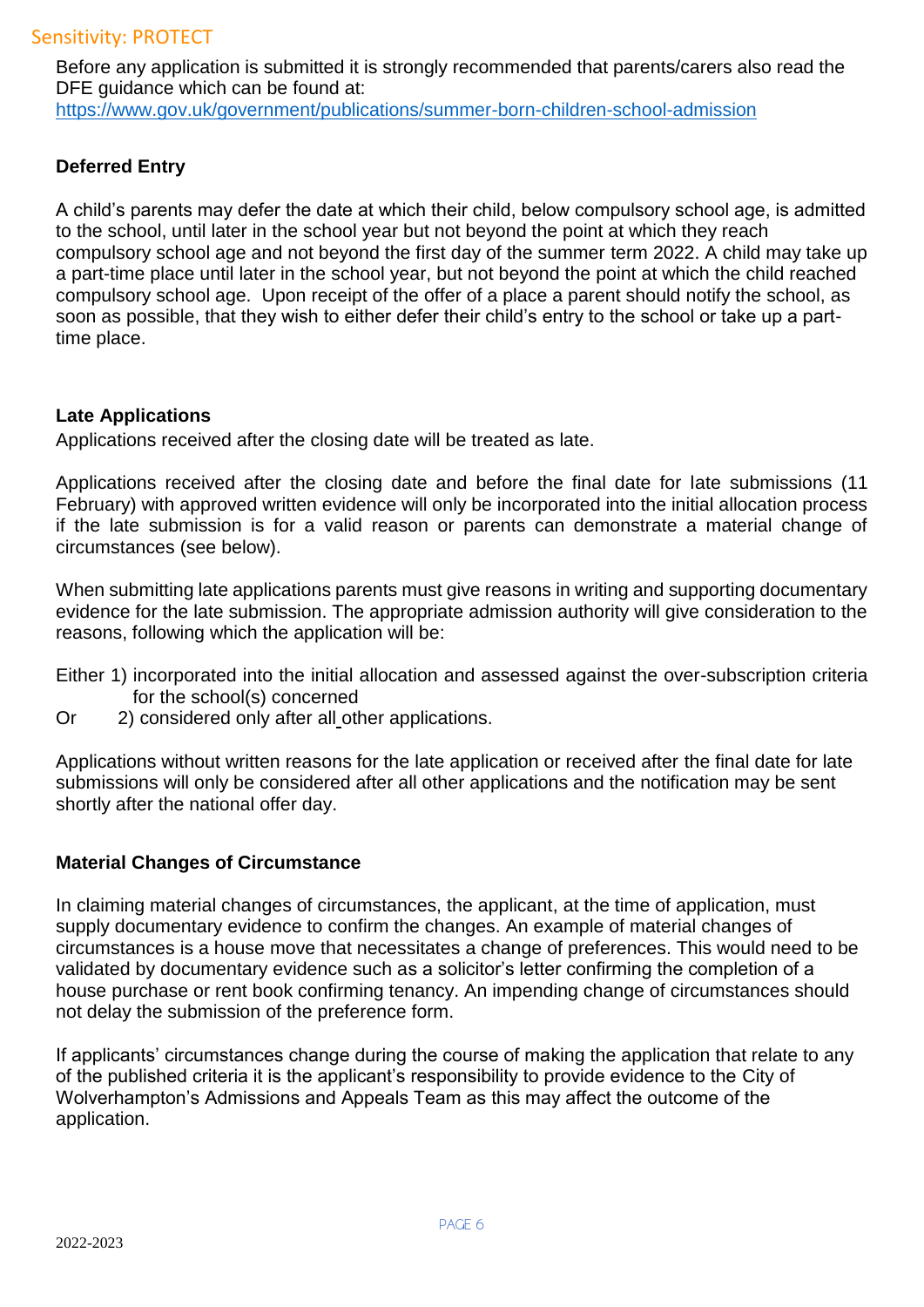## Sensitivity: PROTECT

### **Special Educational Needs**

The admission of children with an Education and Health Care Plan (EHCP) will be agreed between the home Local Authority's SEN Statutory Assessment and Review Team, parents and school in accordance with parental preference, as far as possible, and the child's individual needs. Children an EHCP are given overall priority to the named school. This will reduce the number of places at the school, which are available for allocation in accordance with the above criteria.

#### **Tie Breaker for Oversubscription**

If there are an insufficient number of places to accommodate all the children of a particular criterion, the next criterion will be used to assess the applications concerned in order to prioritise applications.

## **In Year Fair Access Protocol**

The Trustees of PHMAT are committed to taking its fair share of children who are vulnerable and/or hard to place, as set out in locally agreed protocols.

Children who are the subject of a direction by the Local Authority to admit or who are allocated to a school in accordance with the Fair Access Protocol take precedence over those on a waiting list.

## **Multiple Births**

We understand that parent/carers would like to keep twins, triples and other children of multiple births together. In the event that there is an insufficient number of places to allocate to twins, triplets, etc. all children will be allocated together.

#### **Response to Allocation**

Parents/Carers must respond to an allocation of a school place within 2 weeks of the notification of the availability of a school place. Response should be made to the school you have been allocated a place. In the absence of a response, the offer may be revoked and the place may be allocated to someone else

#### **Waiting Lists**

If a place cannot be offered at the time of application, the child's name will be placed on a waiting list. Unless offered a higher preference school. Those on the waiting list and late applicants will be treated equally and placed on the same waiting list. Waiting lists will be held in order of the published admission criteria.

The Admitting Authority will maintain the waiting list until 31 December 2022.

Parents and carers will be asked to confirm on a termly basis their wish for their child to remain on the waiting list in order for the list to be kept up to date.

#### **In-Year Admissions**

The admissions arrangements outlined in this section apply to in-year admissions for this and subsequent academic years.

An In-year admission is any entry to school other than at the normal point in Reception, for example, transferring school due to a move of house or personal reasons. With the exception of a child with an Education, Health and Care Plan (EHCP) requests for places in Reception after the